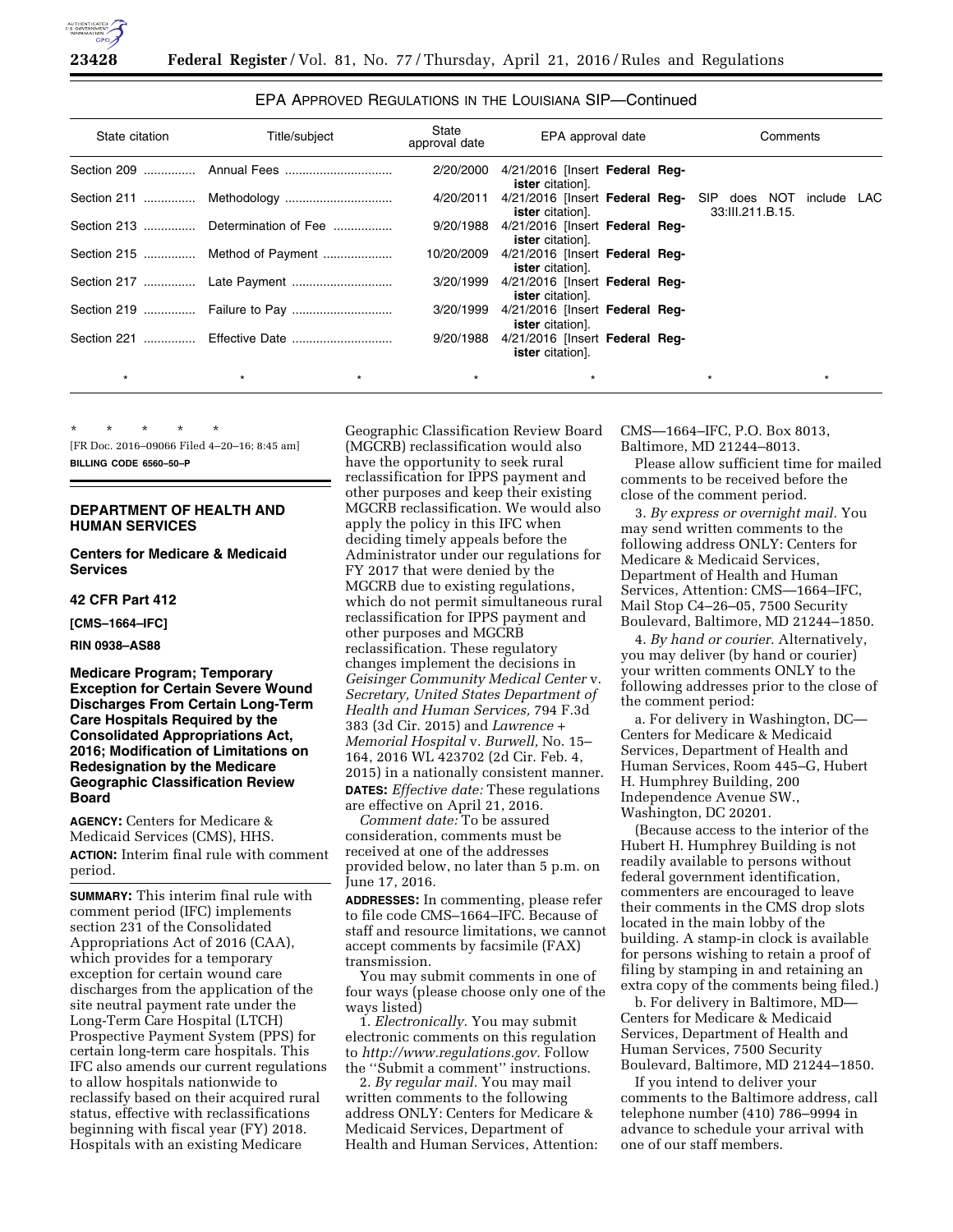Comments erroneously mailed to the addresses indicated as appropriate for hand or courier delivery may be delayed and received after the comment period.

For information on viewing public comments, see the beginning of the **SUPPLEMENTARY INFORMATION** section.

**FOR FURTHER INFORMATION CONTACT:**  Emily Lipkin, (410) 786–3633 for the Temporary Exception to Site-Neutral Payments for Certain Long-Term Care Hospital Discharges.

Tehila Lipschutz, (410) 786–1344 or Dan Schroder, (410) 786–7452 for the Modification of Limitations on Redesignation by the Medicare Geographic Classification Review Board. **SUPPLEMENTARY INFORMATION:** 

*Inspection of Public Comments:* All comments received before the close of the comment period are available for viewing by the public, including any personally identifiable or confidential business information that is included in a comment. We post all comments received before the close of the comment period on the following Web site as soon as possible after they have been received: *[http://regulations.gov.](http://regulations.gov)*  Follow the search instructions on that Web site to view public comments.

Comments received timely will be also available for public inspection as they are received, generally beginning approximately 3 weeks after publication of a document, at the headquarters of the Centers for Medicare & Medicaid Services, 7500 Security Boulevard, Baltimore, Maryland 21244, Monday through Friday of each week from 8:30 a.m. to 4 p.m. To schedule an appointment to view public comments, phone 1–800–743–3951.

#### **I. Background**

# *A. Long-Term Care Hospital Prospective Payment System*

Section 123 of the Medicare, Medicaid, and SCHIP (State Children's Health Insurance Program) Balanced Budget Refinement Act of 1999 (BBRA) (Pub. L. 106–113) as amended by section 307(b) of the Medicare, Medicaid, and SCHIP Benefits Improvement and Protection Act of 2000 (BIPA) (Pub. L. 106–554) provides for payment for both the operating and capital related costs of hospital inpatient stays in long-term care hospitals (LTCHs) under Medicare Part A based on prospectively set rates. The Medicare prospective payment system (PPS) for LTCHs applies to hospitals that are described in section 1886(d)(1)(B)(iv) of the Social Security Act (the Act), effective for cost reporting periods beginning on or after October 1, 2002.

Section 1886(d)(1)(B)(iv)(I) of the Act defines an LTCH as a hospital which has an average inpatient length of stay (as determined by the Secretary) of greater than 25 days. Section  $1886(d)(1)(B)(iv)(II)$  of the Act also provides an alternative definition of LTCHs: specifically, a hospital that first received payment under section 1886(d) of the Act in 1986 and has an average inpatient length of stay (as determined by the Secretary of Health and Human Services (the Secretary)) of greater than 20 days and has 80 percent or more of its annual Medicare inpatient discharges with a principal diagnosis that reflects a finding of neoplastic disease in the 12 month cost reporting period ending in FY 1997.

Section 123 of the BBRA requires the PPS for LTCHs to be a ''per discharge'' system with a diagnosis related group (DRG) based patient classification system that reflects the differences in patient resources and costs in LTCHs.

Section 307(b)(1) of the BIPA, among other things, mandates that the Secretary shall examine, and may provide for, adjustments to payments under the LTCH PPS, including adjustments to DRG weights, area wage adjustments, geographic reclassification, outliers, updates, and a disproportionate share adjustment.

In the August 30, 2002 **Federal Register** (67 FR 55954), we issued the Medicare Program; Prospective Payment System for Long-Term Care Hospitals: Implementation and FY 2003 Rates final rule that implemented the LTCH PPS authorized under the BBRA and BIPA. For the initial implementation of the LTCH PPS (FYs 2003 through FY 2007), the system used information from LTCH patient records to classify patients into distinct long-term care diagnosis related groups (LTC–DRGs) based on clinical characteristics and expected resource needs. Beginning in FY 2008, we adopted the Medicare severity long-term care diagnosis related groups (MS–LTC– DRGs) as the patient classification system used under the LTCH PPS. Payments are calculated for each MS– LTC–DRG and provisions are made for appropriate payment adjustments. Payment rates under the LTCH PPS are updated annually and published in the **Federal Register**.

The LTCH PPS replaced the reasonable cost based payment system under the Tax Equity and Fiscal Responsibility Act of 1982 (TEFRA) (Pub. L. 97–248) for payments for inpatient services provided by an LTCH with a cost reporting period beginning on or after October 1, 2002. (The regulations implementing the TEFRA reasonable cost based payment

provisions are located at 42 CFR part 413.) With the implementation of the PPS for acute care hospitals authorized by the Social Security Amendments of 1983 (Pub. L. 98–21), which added section 1886(d) to the Act, certain hospitals, including LTCHs, were excluded from the PPS for acute care hospitals and were paid their reasonable costs for inpatient services subject to a per discharge limitation or target amount under the TEFRA system. For each cost-reporting period, a hospital specific ceiling on payments was determined by multiplying the hospital's updated target amount by the number of total current year Medicare discharges. (Generally, in this interim final rule with comment, when we refer to discharges, we describe Medicare discharges.) The August 30, 2002 final rule further details the payment policy under the TEFRA system (67 FR 55954).

In the August 30, 2002 final rule, we provided for a 5-year transition period from payments under the TEFRA system to payments under the LTCH PPS. During this 5-year transition period, an LTCH's total payment under the PPS was based on an increasing percentage of the federal rate with a corresponding decrease in the percentage of the LTCH PPS payment that is based on reasonable cost concepts, unless an LTCH made a one-time election to be paid based on 100 percent of the federal rate. Beginning with LTCHs' cost reporting periods beginning on or after October 1, 2006, total LTCH PPS payments are based on 100 percent of the federal rate.

In addition, in the August 30, 2002 final rule, we presented an in depth discussion of the LTCH PPS, including the patient classification system, relative weights, payment rates, additional payments, and the budget neutrality requirements mandated by section 123 of the BBRA. The same final rule that established regulations for the LTCH PPS under 42 CFR part 412, subpart O, also contained LTCH provisions related to covered inpatient services, limitation on charges to beneficiaries, medical review requirements, furnishing of inpatient hospital services directly or under arrangement, and reporting and recordkeeping requirements. We refer readers to the August 30, 2002 final rule for a comprehensive discussion of the research and data that supported the establishment of the LTCH PPS (67 FR 55954).

We refer readers to the FY 2012 IPPS/ LTCH PPS final rule (76 FR 51733 through 51743) for a chronological summary of the main legislative and regulatory developments affecting the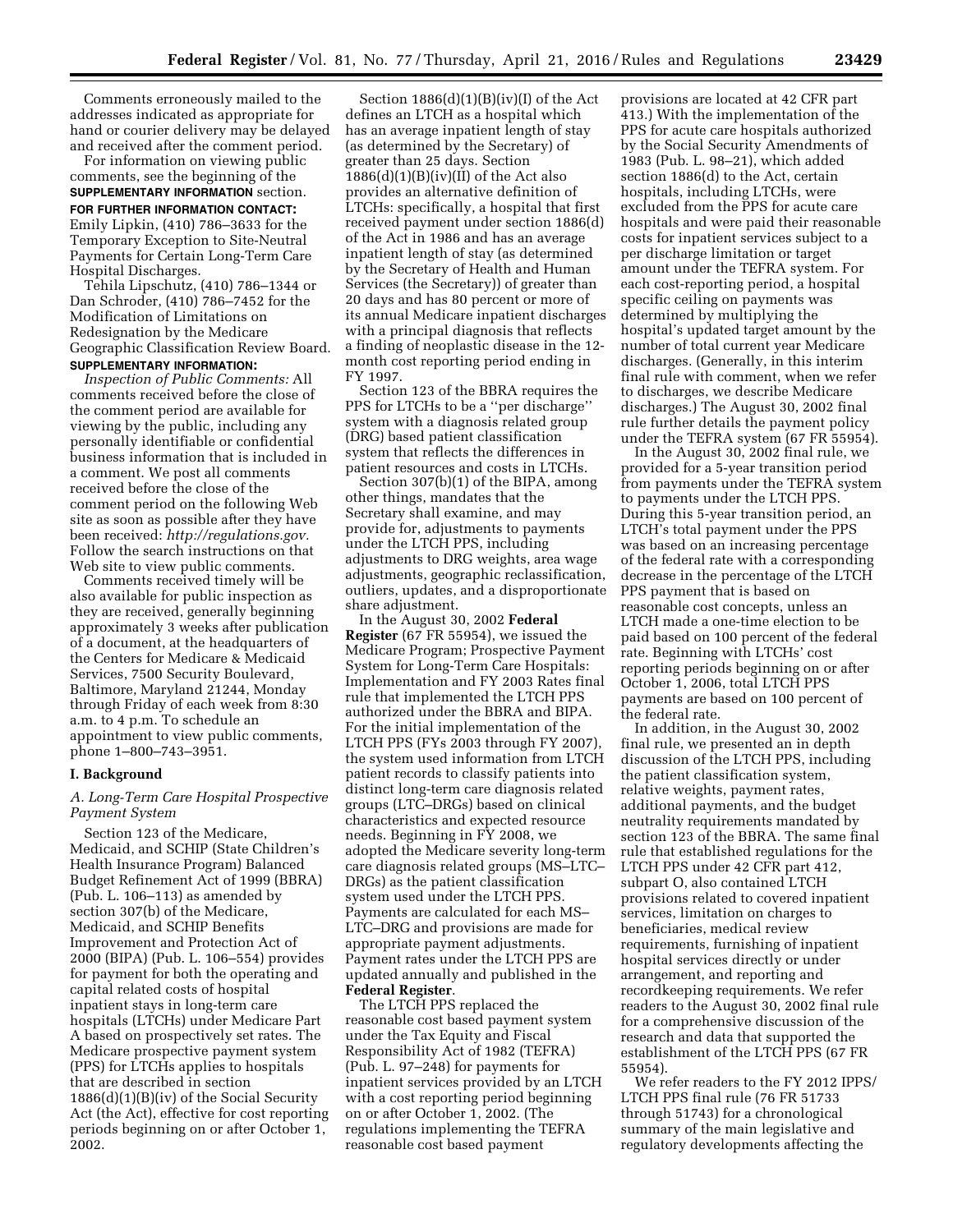LTCH PPS through the annual update cycles prior to the FY 2014 rulemaking cycle. In addition, the FY 2016 IPPS/ LTCH PPS final rule, we implemented the provisions of the Pathway for SGR Reform Act of 2013 (Pub. L. 113–67), which mandated the application of the ''site neutral'' payment rate for discharges in cost reporting periods beginning in FY 2016. Section 1886(m)(6)(A) of the Act provides that, for cost reporting periods beginning on or after October 1, 2015, discharges that do not meet certain statutory criteria are paid the site neutral payment rate. Discharges which do meet the statutory criteria continue to receive reimbursement at the LTCH PPS standard federal payment rate. The application of the site neutral payment rate, which resulted in a dual rate payment structure under the LTCH PPS, is implemented in the regulations at § 412.522. For more information on the statutory requirements of the Pathway for SGR Reform Act of 2013, refer to the FY 2016 IPPS/LTCH PPS final rule (80 FR 49601 through 49623).

# *B. Wage Index for Acute Care Hospitals Paid Under the Inpatient Prospective Payment System (IPPS)*

Under section 1886(d) of the Act hospitals are paid based on prospectively set rates. To account for geographic area wage level differences, section 1886(d)(3)(E) of the Act requires that the Secretary adjust the standardized amounts by a factor (established by the Secretary) reflecting the relative hospital wage level in the geographic area of the hospital, as compared to the national average hospital wage level. We currently define hospital labor market areas based on the delineations of statistical areas established by the Office of Management and Budget (OMB). The current statistical areas (which were implemented beginning with FY 2015) are based on revised OMB delineations issued on February 28, 2013, in OMB Bulletin No. 13–01. We refer readers to the FY 2015 IPPS/LTCH PPS final rule (79 FR 49951 through 49963) for a full discussion of our implementation of the new OMB labor market area delineations beginning with the FY 2015 wage index.

Section  $1886(d)(3)(E)$  of the Act requires the Secretary to update the wage index of hospitals annually, and to base the update on a survey of wages and wage-related costs of short-term, acute care hospitals. Under section 1886(d)(8)(D) of the Act, the Secretary is required to adjust the standardized amounts so as to ensure that aggregate payments under the IPPS, after

implementation of the provisions of sections 1886(d)(8)(B), 1886(d)(8)(C), and 1886(d)(10) of the Act, regarding geographic reclassification of hospitals, are equal to the aggregate prospective payments that would have been made absent these provisions.

Hospitals may seek to have their geographic designation reclassified. Under section 1886(d)(8)(E) of the Act, a qualifying prospective payment hospital located in an urban area may apply for rural status. Specifically, section  $1886(d)(8)(E)$  of the Act states that ''[f]or purposes of this subsection, not later than 60 days after the receipt of an application (in a form and manner determined by the Secretary) from a subsection (d) hospital described in clause (ii), the Secretary shall treat the hospital as being located in the rural area (as defined in paragraph (2)(D)) of the state in which the hospital is located.'' The regulations governing these geographic redesignations are found in § 412.103. We also refer readers to the final rule published in the August 1, 2000 **Federal Register**  entitled, ''Medicare Program; Provisions of the Balanced Budget Refinement Act of 1999; Hospital Inpatient Payments and Rates and Costs of Graduate Medical Education'' (65 FR 47029 through 47031) for a discussion of the general criteria for reclassifying from urban to rural under this statute. In addition, in the FY 2012 IPPS/LTCH PPS final rule (76 FR 51596), we discussed the effects on the wage index of an urban hospital reclassifying to a rural area of its state, if the urban hospital meets the requirements under § 412.103. Hospitals that are located in states without any geographically rural areas are ineligible to apply for rural reclassification in accordance with the provisions of § 412.103.

In addition, under section 1886(d)(10) of the Act, the Medicare Geographic Classification Review Board (MGCRB) considers applications by hospitals for geographic reclassification for purposes of payment under the IPPS. Hospitals must apply to the MGCRB to reclassify not later than 13 months prior to the start of the fiscal year for which reclassification is sought (generally by September 1). Generally, hospitals must be proximate to the labor market area to which they are seeking reclassification and must demonstrate characteristics similar to hospitals located in that area. The MGCRB issues its decisions by the end of February for reclassifications that become effective for the following fiscal year (beginning October 1). The regulations applicable to reclassifications by the MGCRB are located in §§ 412.230 through 412.280.

(We refer readers to a discussion in the FY 2002 IPPS final rule (66 FR 39874 and 39875) regarding how the MGCRB defines mileage for purposes of the proximity requirements.) The general policies applicable to reclassifications under the MGCRB process are discussed in the FY 2012 IPPS/LTCH PPS final rule for the FY 2012 final wage index (76 FR 51595 and 51596).

### **II. Provisions of the Interim Final Rule With Comment Period**

## *A. Long Term Care Hospital Prospective Payment System*

1. Section 231 of the Consolidated Appropriations Act, 2016

Section 231 of the Consolidated Appropriations Act, 2016 (CAA) (Pub. L. 114–113) amends section 1886(m)(6) of the Act by revising subparagraph (A)(i) and adding new subparagraph (E), which establishes a temporary exception for certain wound care discharges from the site neutral payment rate for certain LTCHs. Specifically, under this statutory provision, the exception applies for discharges occurring prior to January 1, 2017 from LTCHs ''identified by the amendment made by section 4417(a) of the Balanced Budget Act of 1997'' and ''located in a rural area (as defined in subsection (d)(2)(D)) or treated as being so located pursuant to subsection (d)(8)(E)'' when the individual discharged ''has a severe wound''. In this interim final rule with comment period (IFC), we are amending § 412.522 to implement this provision. Because the statute contained no effective date and required rulemaking to implement, we determined that an IFC was the appropriate mechanism to use to provide the longest period of relief under the statute.

In implementing the provisions of section 231 of the CAA, we found that, in light of the unique nature of LTCHs as a category of Medicare provider, some of the terminology in the provision is internally inconsistent. Therefore, we were required to interpret the provisions in the way we believe reasonably reconciles seemingly inconsistent provisions and that results in an application of the provisions that is logical and workable. We discuss our interpretations in this section of this IFC.

Section  $1886(m)(6)(E)(i)(I)(aa)$  of the Act, as added by the CAA, specifies that the temporary exclusion for certain discharges from the site neutral payment rate is applicable to an LTCH that is ''identified by the amendment made by section 4417(a) of the Balanced Budget Act of 1997.'' The phrase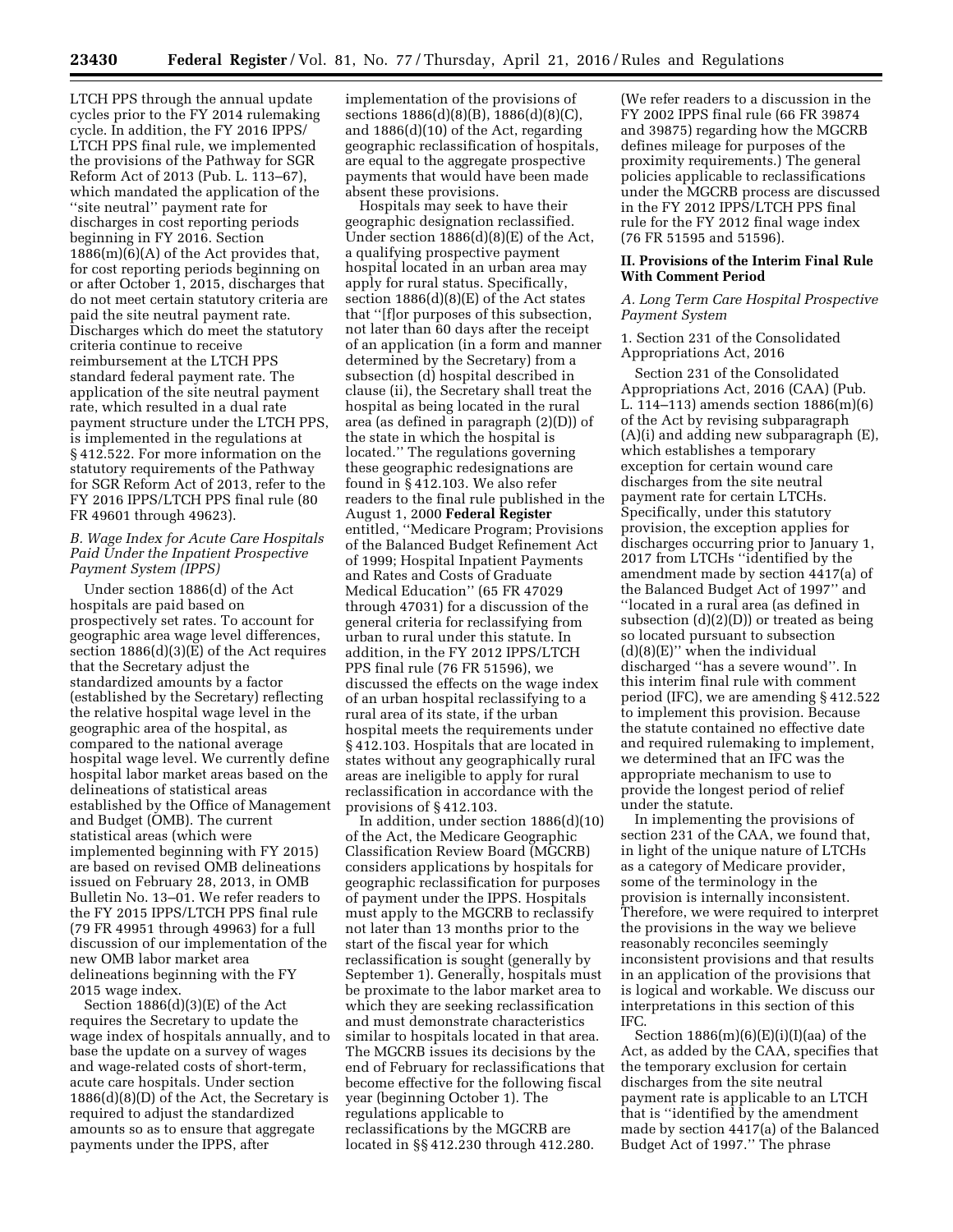''identified by the amendment made by section 4417(a) of the Balanced Budget Act of 1997'' has been interpreted by CMS in previous rulemaking. Section 114 of the Medicare, Medicaid, and SCHIP Extension Act (MMSEA) (Pub. L. 110–173) used the phrase to delay the implementation of the 25 percent policy at §§ 412.534 and 412.536 for LTCHs ''identified by the amendment made by section 4417(a) of the Balanced Budget Act of 1997'' which we interpreted in the May 22, 2008 interim final rule with comment period (IFC). In that IFC (73 FR 29703) (finalized in our FY 2010 IPPS/RY 2010 LTCH PPS final rule (74 FR 43980)) we interpreted the phrase to mean hospitals which were described in § 412.23(e)(2)(i) that meet the criteria of § 412.22(f). (We note that we received no comments in response to this interpretation). Section 412.22(f) requires that, in order to maintain grandfathered status, a hospital-withinhospital (HwH) must continue to operate under the same terms and conditions including but not limited to number of beds. In revising § 412.22(f) in the FY 2004 IPPS final rule (68 FR 45463), we created a ''hold harmless'' provision which allowed a grandfathered HwH to increase beds or change terms and maintain grandfathered status so long as beds were not increased on or after October 1, 2003 (meaning that if a hospital increased beds between October 1, 1995 and September 30, 2003 it would maintain its grandfathered status). As we have already interpreted this exact phrase in previous rulemaking, for purposes of implementing section 231 of the CAA we are interpreting the phrase consistent with our implementation of MMSEA, meaning that ''identified by the amendment made by section 4417(a) of the Balanced Budget Act of 1997'' requires that the LTCH participated in Medicare as an LTCH and was co-located with another hospital as of September 30, 1995, and must currently meet the requirements of § 412.22(f).

Section 4417(a) of the BBA of 1997 permanently exempted certain LTCHs from our regulations governing separateness and control requirements for HwHs (which we established in the FY 1995 IPPS final rule (59 FR 45389)). We implemented section 4417(a) of the BBA in the FY 1998 IPPS final rule (62 FR 46012). As finalized, our regulations implementing section 4417(a) of the BBA exempted hospitals excluded from the hospital inpatient prospective payment system on or before September 30, 1995 from our separateness and control HwH requirements. An HwH is

defined in our regulations at § 412.22(e) as a hospital which occupies space in a building also used by another hospital or on the campus of another hospital. The provisions governing HwH exemption from the separateness and control requirements remained unchanged until the FY 2003 rulemaking cycle in which we proposed and finalized revisions to § 412.22(f) to specify that, effective with cost reporting periods beginning on or after October 1, 2003, a hospital operating as an HwH on or before September 30, 1995, would only be exempt from the criteria in  $\S$  412.22(e)(1) through (5) if the hospital-within-a-hospital continued to operate under the same terms and conditions that were in effect as of September 30, 1995 (68 FR 45463). The intent of this modification to the grandfathering provision was to limit the separateness and control exemption to those HwHs that continued to operate as they had when the Congress provided for an exemption from the requirements. Those HwHs that met this requirement would continue to be shielded as the Congress had intended. But, in recognition of the need not to allow these facilities undue advantage over facilities not benefiting from the exemption, and in recognition that some grandfathered HwHs no longer resembled the entities they had been in 1995 (for example, by changing the nature of their operations such as by adding more beds), we proposed to limit grandfathering to those HwHs that continued to operate under the same terms and conditions that were in effect as of September 30, 1995, the date identified in the BBA.

Several commenters disagreed with our proposal to limit grandfathering to HwH that continue to operate under the same terms and conditions that were in place on September 30, 1995. These commenters believed that the adoption of this proposal could result in a decertification of a number of LTCHs, thus depriving Medicare beneficiaries of specialized services and unique programs. They asserted that CMS was requiring grandfathered HwHs that had changed the terms and conditions under which they operated to either reverse their previously approved changes or lose their certification, which would retroactively reverse prior governmental approvals of LTCH changes. The commenters further asserted that there was no good reason to treat these hospitals any differently from other providers participating in the Medicare program, a practice that the commenters believed would result in inequitable treatment of patients as well as

employees. Furthermore, the commenters expressed concern that the proposed effective date timeframe for implementation (which was 60 days from the publication of the final rule) was too short because it would not allow adequate time for providers to undo previous changes to the terms and conditions under which they operated.

In response to these comments, in the FY 2003 LTCH PPS final rule, we reiterated that, in establishing grandfathering regulations, the intent had been to protect existing hospitals from the potentially adverse impact of subsequent, specific regulations that they could not have foreseen, and, using their existing operational structures, could not have abided by. If those entities later proved able to change their operational structures, we saw no policy basis for not applying the separateness and control provisions that had since proven essential to the goals of the Medicare program—after all, the entity benefiting from the grandfathering would no longer resemble the entity the Congress had grandfathered in statute. That said, we understood commenters' concerns about after-the-fact changes, and so we finalized a policy that grandfathered any facility that continued to operate as it had as of September 30, 1995 (our original proposal), or that operated under the terms and conditions that had been put into effect no later than October 1, 2003, and codified these provisions in a revised § 412.22(f). An LTCH that met these revised grandfathering requirements would still need to comply with the general HwH requirements set forth in § 412.22(e) (see 68 FR 45463).

Later, in recognition of requests for modification relating to the need to update a hospital's medical equipment, in the FY 2007 IPPS proposed rule, we proposed further revisions to the requirements of § 412.22(f) to allow grandfathered hospitals to increase square footage or decrease the number of beds for cost reporting periods beginning on or after October 1, 2006 without a loss of grandfathered status. These proposals generated comments requesting further amendments to allow a grandfathered hospital to increase beds without loss of grandfathered status. As we explained in response to those comments in the FY 2007 IPPS final rule (71 FR 48106), grandfathered hospitals are generally organized and operated in ways that do not meet the separateness and control requirements applicable to non-grandfathered facilities, so that they effectively function as units of their host facilities, an arrangement prohibited by the Act.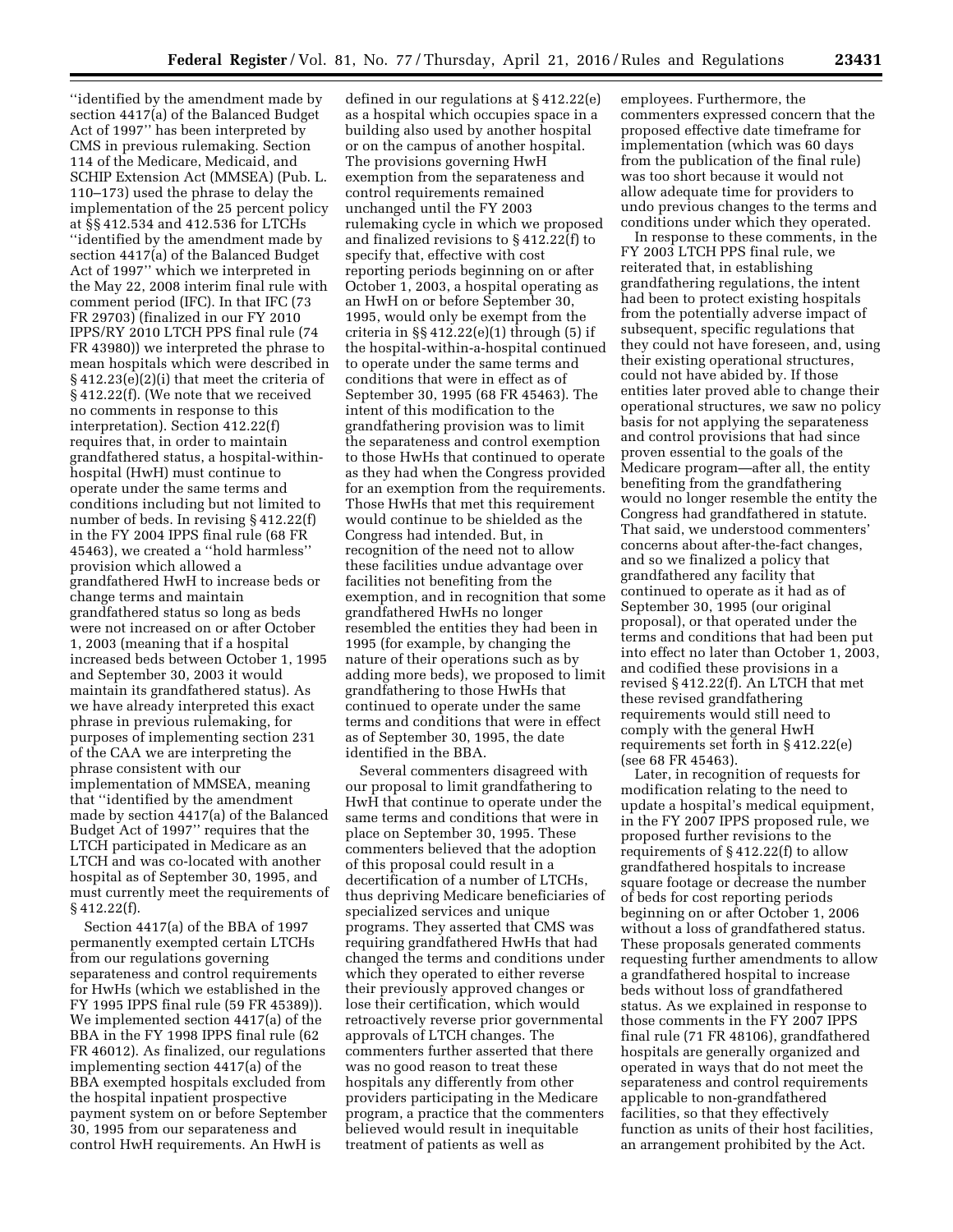Therefore, although we finalized regulations that allowed grandfathered HwHs (and satellite facilities) the ability to increase their square footage and retain grandfathered status to allow the hospitals to be able to provide care using the most appropriate medical equipment and techniques (which may require more space than was required in 1995 and 2003), we did not allow grandfathered hospitals an increase in the number of beds (71 FR 48111).

As discussed previously, there are several reasons for which an LTCH described in § 412.23(e)(2)(i) may not meet the criteria in § 412.22(f). For example, the LTCH may have more than one location, meaning that each colocated location would be a satellite, not an HwH, or the hospital may have increased beds after September 30, 2003 (we note that the preceding provides only examples and is not an exhaustive list of the reasons an LTCH may not meet the criteria in § 412.22(f)). Also as previously explained, the requirement that grandfathered HwHs meet the criteria in § 412.22(f) was established through previous notice-and-comment rulemaking. Therefore, in order to identify which LTCHs are grandfathered HwHs, Medicare Administrative Contractors (MACs) will be verifying which LTCHs described in § 412.23(e)(2)(i) meet the criteria in § 412.22(f). Section

 $1886(m)(6)(E)(i)(I)(bb)$  of the Act, as added by the CAA, further limits the temporary statutory exclusion for certain discharges from the site neutral payment rate to LTCHs that are ''located in a rural area (as defined in subsection (d)(2)(D)) or treated as being so located pursuant to subsection  $(d)(8)(E)$ ". In general, section 1886(d)(2)(D) of the Act defines the term ''rural area'' as any area outside an urban area, which is an area within a Metropolitan Statistical Area (MSA) (as defined by the OMB). This definition of rural area is consistent with the existing definition of rural area under the LTCH PPS set forth at § 412.503. Therefore, in this IFC, we are establishing that ''located in a rural area'' in section  $1886(m)(6)(E)(i)(I)(bb)$ refers to LTCHs which are currently located in a rural area as defined under § 412.503. (For information on the current labor market area geographic classifications used under the LTCH PPS, refer to the FY 2015 IPPS/LTCH PPS final rule (79 FR 50180 through 50185).)

The phrase ''treated as being so located pursuant to subsection (d)(8)(E)'' is internally inconsistent given the unique nature of LTCHs as a category of Medicare provider. There is currently no mechanism which an LTCH may use

to be treated as rural pursuant to section 1886(d)(8)(E) of the Act because that section only applies to subsection (d) hospitals, and LTCHs, by definition at section 1886(b)(1) of the Act are not subsection (d) hospitals.

For urban subsection (d) hospitals, we implemented the rural reclassification provision in the regulations at § 412.103. In general, the provisions of § 412.103 provides that a hospital that is located in an urban area may be reclassified as a rural hospital if it submits an application in accordance with our established criteria and meets certain conditions, which include the hospital being located in a rural census tract of a MSA as determined under the most recent version of the Goldsmith Modification, the Rural-Urban Commuting Area (RUCA) codes, as determined by the Office of Rural Health Policy (ORHP) of the Health Resources and Services Administration (HRSA), or that the hospital is located in an area designated by any law or regulation of the state in which it is located as a rural area, or the hospital is designated as a rural hospital by state law or regulation. Paragraph (b) of § 412.103 sets forth application requirements for a hospital seeking reclassification as rural under that section, which includes a written application mailed to the Center for Medicare and Medicaid Services (CMS) regional office (RO) that contains an explanation of how the hospital meets the condition that constitutes the request for reclassification, including data and documentation necessary to support the request. As provided in paragraphs (c) and (d) of § 412.103, the RO reviews the application and notifies the hospital of its approval or disapproval of the request within 60 days of the filing date (that is, the date the CMS RO receives the application), and a hospital (that satisfies any of the criteria set forth § 412.103(a) is considered as being located in the rural area of the state in which the hospital is located as of that filing date (meaning that the hospital would be treated as rural for the purposes of exclusion from the site neutral payment rate for severe wound discharges as of the filing date). For additional information on our policies for hospitals located in urban areas and that apply for reclassification as rural under § 412.103, refer to the FY 2001 IPPS/LTCH PPS final rule (65 FR 47029).

For the purposes of implementing subparagraph (E) of section 1886(m)(6) of the Act as provided by the CAA, we are revising our regulations to—

• "Borrow" the existing rural reclassification process for urban subsection (d) hospitals under § 412.103; and

• Allow grandfathered LTCH HwHs (previously defined in this IFC) to apply to their RO for treatment as being located in a rural area for the sole purpose of qualifying for this temporary exclusion from the application of the site neutral payment rate.

We note that this policy would only allow grandfathered LTCH HwHs to apply for this reclassification. The rural treatment would only extend to this temporary exception for certain wound care discharges from the site neutral payment rate (meaning a grandfathered HwH LTCH will not be treated as rural for any other reason including, but not limited to, the 25 percent policy and wage index). We also note that the any rural treatment under § 412.103 for a grandfathered HwH LTCH will expire at the same time as this temporary provision (that is, December 31, 2016).

Section  $1886(m)(6)(E)(i)(II)$  of the Act, as added by the CAA, provides that the temporary exclusion for certain discharges from the site neutral payment rate for certain LTCHs is applicable when ''the individual discharged has a severe wound.'' The use of the present tense in ''has'' a severe wound is also internally inconsistent. A strictly literal read of the statute would require exception from the site neutral payment rate only for an individual who, presently, ''has severe a wound'' at the time of their discharge from the LTCH, and thus payments for patients whose wounds were either healed or no longer severe at the time of their discharge would be made under our existing regulations (that is, they would receive payment at the site neutral payment rate unless they met the existing exclusion criteria). We do not believe that the Congress meant to exclude only discharges where the patient, at the time of discharge, still ''has'' a severe wound from the site neutral payment rate while making site neutral payment rate payments for discharges of patients whose wounds healed during the course of their treatment in the LTCH (that is, a patient who ''had'' a severe wound as opposed to ''has'' one). Therefore, in order to resolve this inconsistency, and in accordance with our interpretation of other provisions of the statute, we are implementing this provision of the statute so that discharges for patients who received treatment for a ''severe wound'' at the LTCH (as discussed later in this section will meet the criteria for exclusion from the site neutral payment rate under section  $1886(m)(6)(E)(i)(II)$  of the Act regardless of whether the wound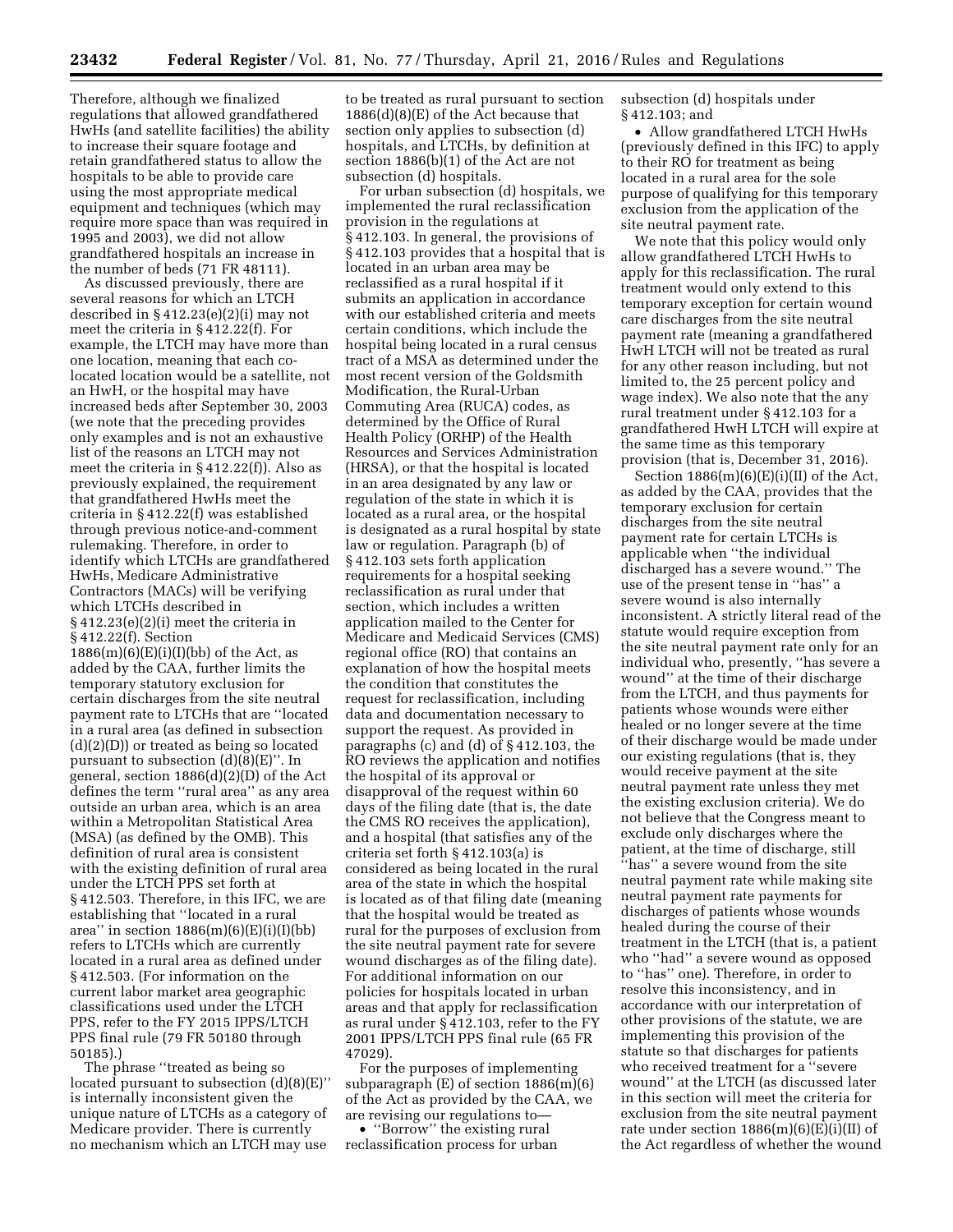was still present and severe at the time of discharge.

Section 1886(m)(6)(E)(ii) of the Act, as added by the CAA, defines a ''severe wound'' as ''a stage 3 wound, stage 4 wound, unstageable wound, nonhealing surgical wound, infected wound, fistula, osteomyelitis or wound with morbid obesity as identified in the claim from the long-term care hospital.'' To implement this statutory definition, in consultation with our medical officers we are defining a wound as: ''an injury, usually involving division of tissue or rupture of the integument or mucous membrane with exposure to the external environment''. In this IFC, we are also establishing that ''as identified in the claim'' means ''identified based on the ICD–10 diagnosis codes on the claim where—

• The ICD–10 diagnosis codes contain sufficient specificity for this purpose; or

• Through the use of a payer-specific condition code where the ICD–10 diagnosis codes lack sufficient specificity for this purpose''.

For six of the eight statutory categories included in the definition of ''severe wound'' (stage 3 wound, stage 4 wound, unstageable wound, nonhealing surgical wound, fistula, and osteomyelitis), we believe severe wounds can be identified through the use of specific ICD–10 codes which are reported in the LTCH claim. The list of ICD–10 diagnosis codes that we will to use to identify severe wounds for this group of the six statutory categories can be found in the table ''Severe Wound Diagnosis Codes by Category for Implementation of Section 231 of Public Law 114–113'' posted on the CMS Web site at *[https://www.cms.gov/Medicare/](https://www.cms.gov/Medicare/Medicare-Fee-for-Service-Payment/LongTermCareHospitalPPS/index.html) [Medicare-Fee-for-Service-Payment/](https://www.cms.gov/Medicare/Medicare-Fee-for-Service-Payment/LongTermCareHospitalPPS/index.html) [LongTermCareHospitalPPS/index.html](https://www.cms.gov/Medicare/Medicare-Fee-for-Service-Payment/LongTermCareHospitalPPS/index.html)*  under the regulation ''CMS–1664–IFC''. Our medical officers compiled this list of codes by reviewing ICD–10 diagnosis codes for the statutorily enumerated categories of severe wounds and selected those codes for diagnoses which met our definition of ''wound'' (previously stated in this IFC). We note that under our definition of wound, the ICD–10 diagnosis codes used to identify severe wounds in the osteomyelitis category are also part of the ICD–10 diagnosis codes used to identify severe wounds in the fistula category so no separate identification of ICD–10 codes for osteomyelitis is necessary.

The remaining two statutory categories included in the definition of ''severe wound'' (infected wound and wound with morbid obesity) lack ICD– 10 diagnosis codes with sufficient specificity to identify the presence of a ''severe wound''. This is because the

number of codes which are used to identify wounds and infections are too numerous to identify in an exhaustive list. Furthermore, the presence of codes for infection (or morbid obesity) and wound on the claim do not in and of themselves demonstrate that the discharge was for a ''severe wound.'' In other words, the ICD–10 diagnosis codes for infection (or morbid obesity) and wound do provide any information on the severity of such diagnosis, that is, ICD–10 diagnosis codes do not differentiate between such diagnoses that are ''severe'' or ''non-severe'' wounds. Because we cannot specify ICD–10 diagnosis codes to identify wounds in these categories, for the purposes of this provision we are defining a ''wound with morbid obesity'' as ''a wound in those with morbid obesity that require complex, continuing care including local wound care occurring multiple times a day'' and we are defining an ''infected wound'' as ''a wound with infection requiring complex, continuing care including local wound care occurring multiple times a day.''

In order to operationalize these definitions in the absence of ICD–10 diagnosis codes, we will utilize ''payeronly'' condition codes. These payeronly condition codes are a type of condition code (which are currently reported on claims) issued by the National Uniform Billing Committee (NUBC), which is the governing body for forms and codes used in medical claims billing for hospitals and other institutional providers. In this IFC, we are establishing that if an LTCH has a discharge meeting our definition of ''wound with morbid obesity'' or ''infected wound'' the LTCH would inform its MAC, and the MAC will then place the designated payer-only condition code on the claim for processing. The presence of the designated payer-only condition code on the claim for qualifying grandfathered HwH LTCHs will generate a standard federal payment rate payment for the claim (that is, exclusion from the site neutral payment rate) consistent with this statutory provision. We intend to issue additional operational instructions regarding the use of the designated payer-only condition code. We note that while the use of this payer-only condition code is the most expedient operational method we have of implementing the statutory definition in the time frame allowed, the continued use of a payer-only condition code may not be feasible if the scope of this provision is expanded. Given the current limitations on the number of

LTCHs which can qualify for this provision under the statutory criteria (that is, grandfathered HwHs that are located in a rural area or reclassify as rural, as previously described in this IFC), the ability to identify the other statutory categories of severe wounds, and the limited timeframe of the exception, we expect the number of claims necessitating the use of this payer-only condition code will be minimal.

*B. Wage Index for Acute Care Hospitals Paid Under the Inpatient Prospective Payment System (IPPS): Criteria for an Individual Hospital Seeking Redesignation to Another Area (§ 412.103)* 

Our current policy limits certain redesignations in order to preclude hospitals from obtaining urban to rural reclassification under § 412.103, and then using that obtained rural status to receive an additional reclassification through the MGCRB. We refer readers to  $§ 412.230(a)(5)(iii)$ , which states that an urban hospital that has been granted redesignation as rural under § 412.103 cannot receive an additional reclassification by the MGCRB based on this acquired rural status for a year in which such redesignation is in effect. In other words, § 412.230(a)(5)(iii) prohibits a hospital from simultaneously receiving an urban to rural reclassification under § 412.103 and a reclassification under the MGCRB.

On July 23, 2015 the Court of Appeals for the Third Circuit issued a decision in *Geisinger Community Medical Center*  v. *Secretary, United States Department of Health and Human Services,* 794 F.3d 383 (3d Cir. 2015). Geisinger Community Medical Center (''Geisinger''), a hospital located in a geographically urban Core-Based Statistical Area (CBSA), obtained rural status under § 412.103, but was unable to receive additional reclassification through the MGCRB while still maintaining its rural status under § 412.230(a)(5)(iii). To receive reclassification through the MGCRB under existing regulations, Geisinger would have had to first cancel its § 412.103 urban-to-rural reclassification and use the proximity requirements for an urban hospital rather than take advantage of the broader proximity requirements for reclassification granted to rural hospitals. (We refer readers to § 412.230(b)(1), which states that a hospital demonstrates a close proximity with the area to which it seeks redesignation if the distance from the hospital to the area is no more than 15 miles for an urban hospital and no more than 35 miles for a rural hospital.)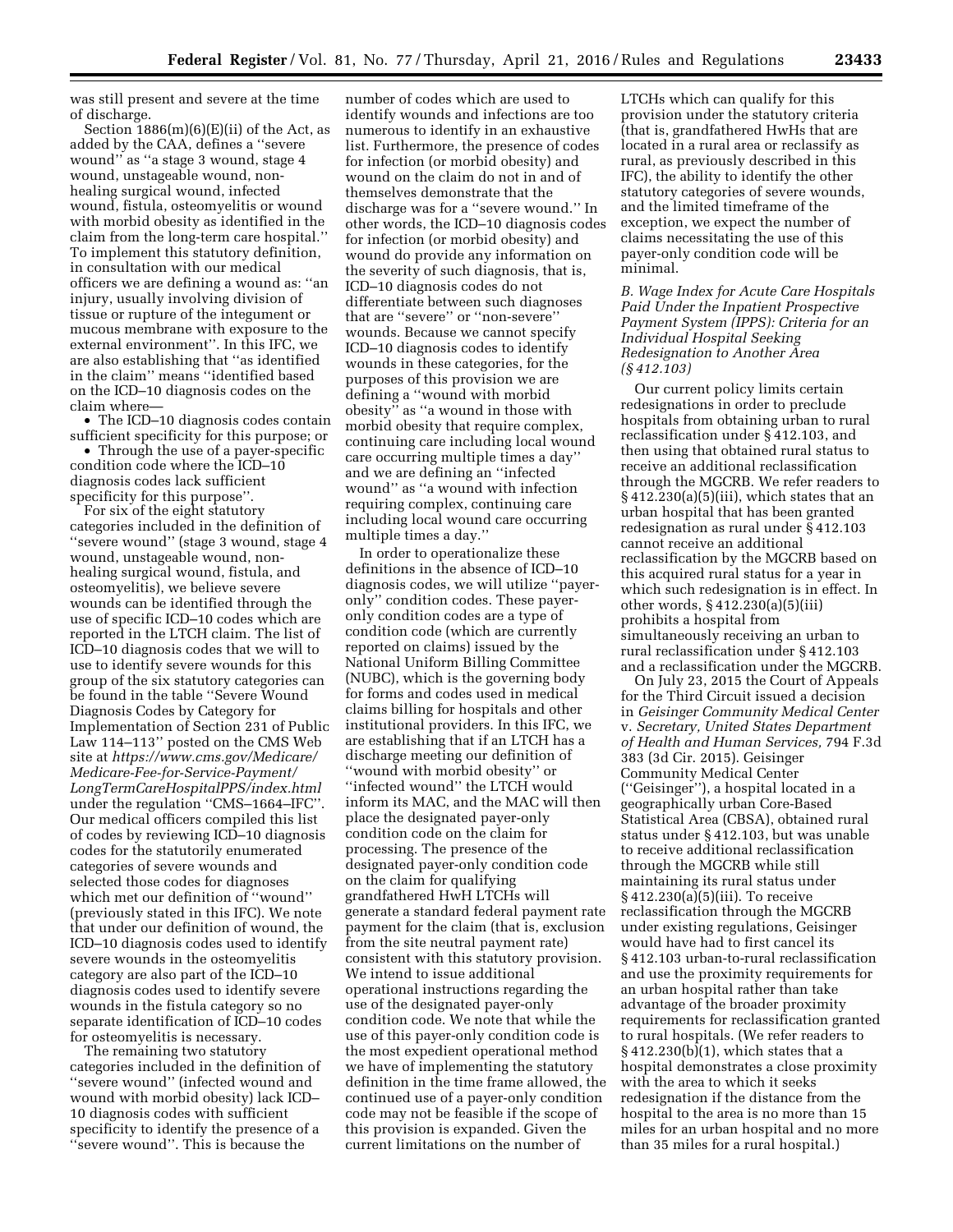Geisinger challenged as unlawful the regulation at § 412.230(a)(5)(iii) requiring cancelation of its rural reclassification prior to applying for reclassification through the MGCRB. In *Geisinger Community Medical Center* v. *Burwell,* 73 F. Supp.3d 507 (M.D. Pa. 2014), the United States District Court for the Middle District of Pennsylvania upheld the regulation at  $\frac{2412.230(a)(5)(iii)}{3}$  and granted summary judgment in favor of CMS. The Court of Appeals for the Third Circuit reversed the decision of the District Court, holding that the language of section  $1886(d)(8)(E)(i)$  of the Act is unambiguous in its plain intent that ''the Secretary shall treat the hospital as being located in the rural area,'' inclusive of MGCRB reclassification purposes, thus invalidating the regulation at § 412.230(a)(5)(iii). On February 4, 2016, the Court of Appeals for the Second Circuit issued its decision in *Lawrence + Memorial Hospital* v. *Burwell,* No. 15–164, 2016 WL 423702 (2d Cir. February 4, 2016), essentially following the reasoning of the Third Circuit *Geisinger* decision.

While these decisions currently apply only to hospitals located within the jurisdictions of the Second and Third Circuits, we believe that maintaining the regulations at  $\S 412.230(a)(5)(iii)$  in other places nationally would constitute inconsistent application of reclassification policy based on jurisdictional regions. In the interest of creating a uniform national reclassification policy, we are removing the regulation text at  $\S 412.230(a)(5)(iii)$ . We are also revising the regulation text at § 412.230(a)(5)(ii) to allow more than one reclassification for those hospitals redesignated as rural under § 412.103 and—simultaneously seeking reclassification through the MGCRB. Specifically, we are revising § 412.230(a)(5)(ii) to state that a hospital may not be redesignated to more than one area, except for an urban hospital that has been granted redesignation as rural under § 412.103 and receives an additional reclassification by the MGCRB. Therefore, effective for reclassification applications due to the MGCRB on September 1, 2016, for reclassification first effective for FY 2018, a hospital could apply for a reclassification under the MGCRB while still being reclassified from urban to rural under § 412.103. Such hospitals would be eligible to use distance and average hourly wage criteria designated for rural hospitals at § 412.230(b)(1) and (d)(1). In addition, effective with the display date of this IFC, a hospital that has an active MGCRB reclassification

and is then approved for reclassification under § 412.103 would not lose its MGCRB reclassification; that is, a hospital with an active MGCRB reclassification can simultaneously maintain rural status under § 412.103, and receive a reclassified urban wage index during the years of its active MGCRB reclassification and would still be considered rural under section 1886(d) of the Act and for other purposes. We would also apply the policy in this IFC when deciding timely appeals before the Administrator under § 412.278 for FY 2017 that were denied by the MGCRB due to existing § 412.230(a)(5)(ii) and (iii), which do not permit simultaneous § 412.103 and MGCRB reclassifications.

Apart from the direct impact on reclassifying hospitals previously discussed in this section, we also considered how to treat the wage data of hospitals that maintain simultaneous reclassifications under both the § 412.103 and MGCRB processes. Under current wage index calculation procedures, the wage data for a hospital geographically located in an urban area with a § 412.103 reclassification is included in the wage index for its home geographic area. It is also included in its state rural wage index, if including wage data for hospitals with rural reclassification raises the state's rural floor. In addition, the wage data for a hospital located in an urban area, and that is approved by the MGCRB to reclassify to another urban area (or another state's rural area), would be included in its home area wage index calculation, and in the calculation for the reclassified ''attaching'' area. We refer readers to the FY 2012 IPPS final rule (76 FR 59595 through 59596) for a full discussion of the effect of reclassification on wage index calculations. Furthermore, as discussed in the FY 2007 IPPS final rule (71 FR 48020 through 48022), hospitals currently cannot simultaneously maintain more than one wage index status (for example, a hospital cannot simultaneously maintain a § 412.103 rural reclassification and an MGCRB reclassification, nor can a hospital receive an outmigration adjustment while also maintaining MGCRB or Lugar status). However, as a consequence of the court decisions previously discussed, we are revising our current regulations and creating a rule that would apply to all hospitals nationally, regarding the treatment of the wage data of hospitals that have both a § 412.103 reclassification and an MGCRB reclassification. Under this IFC, if a hospital with a § 412.103

reclassification is approved for an additional reclassification through the MGCRB process, and the hospital accepts its MGCRB reclassification, the CBSA to which the hospital is reclassified under the MGCRB prescribes the area wage index that the hospital would receive; the hospital would not receive the wage index associated with the rural area to which the hospital is reclassified under § 412.103. That is, for wage index calculation and payment purposes, when there is both a § 412.103 reclassification and an MGCRB reclassification, the MGCRB reclassification would control for wage index calculation and payment purposes. Therefore, although we are amending our policy with this IFC so that a hospital can simultaneously have a reclassification under the MGCRB and an urban to rural reclassification under § 412.103, we are separately clarifying that we will exclude hospitals with § 412.103 reclassifications from the calculation of the reclassified rural wage index if they also have an active MGCRB reclassification to another area. In these circumstances, we believe it is appropriate to rely on the urban MGCRB reclassification to include the hospital's wage data in the calculation of the urban CBSA wage index. Further, we believe it is appropriate to rely on the urban MGCRB reclassification to ensure that the hospital be paid based on its urban MGCRB wage index. While rural reclassification confers other rural benefits besides the wage index under section 1886(d) of the Act, a hospital that chooses to pursue reclassification under the MGCRB (while also maintaining a rural reclassification under § 412.103) would do so solely for wage index payment purposes.

As previously stated, for wage index calculation and payment purposes, when there is both a § 412.103 reclassification and an MGCRB reclassification, the MGCRB reclassification would control for wage index calculation and payment purposes. That is, if an application for urban reclassification through the MGCRB is approved, and is not withdrawn or terminated by the hospital within the established timelines, we would consider, as is current practice, the hospital's geographic CBSA and the urban CBSA to which the hospital is reclassified under the MGCRB for the wage index calculation. The hospital's geographic CBSA and reclassified CBSA would be reflected accordingly in Tables 2 and 3 of the annual IPPS/LTCH PPS proposed and final rules. (We note that these tables are referenced in the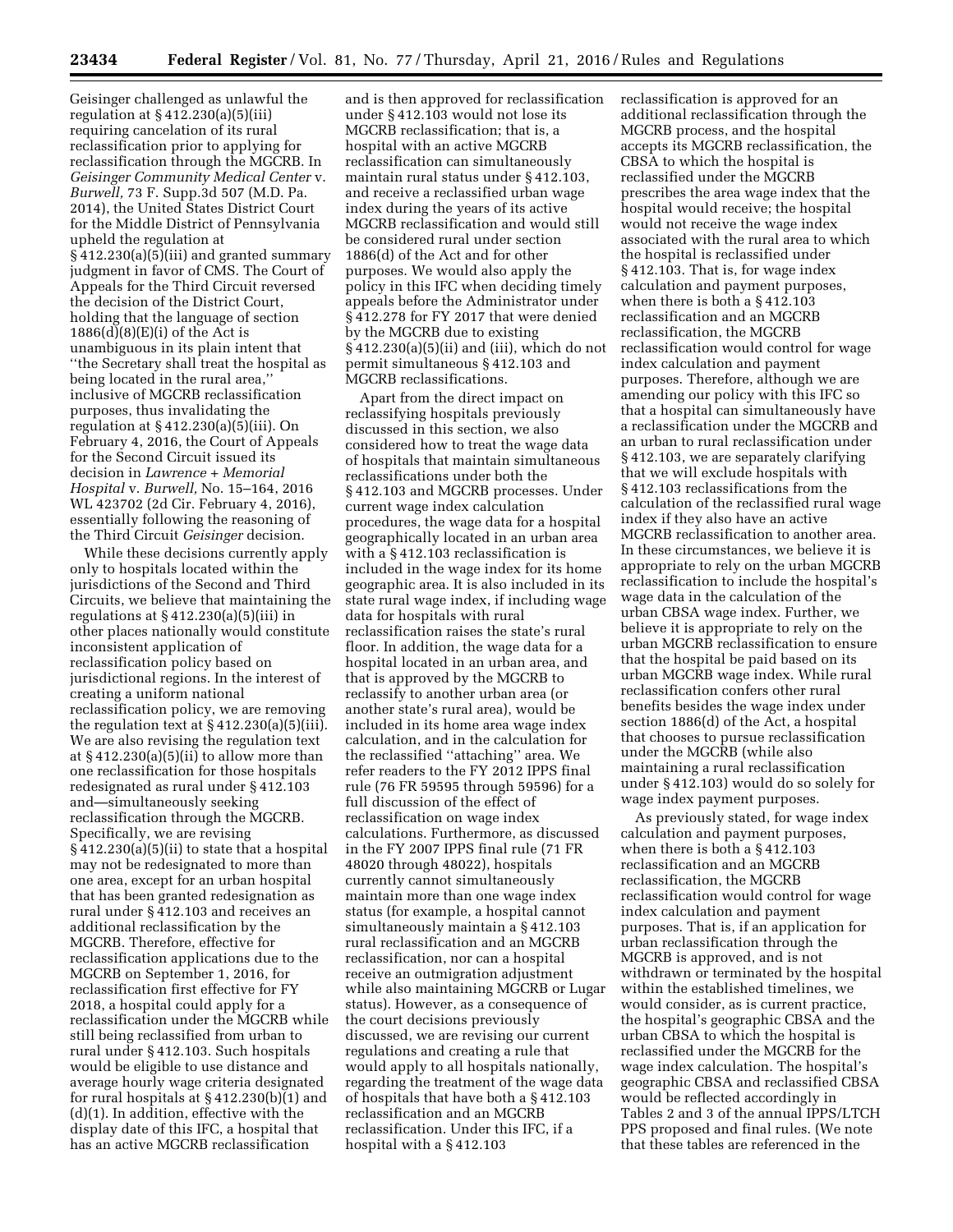IPPS/LTCH proposed and final rules and are available only through the Internet on the CMS Web site.) However, in the absence of an active MGCRB reclassification, if the hospital has an active § 412.103 reclassification, CMS would treat the hospital as rural under § 412.103 reclassification for IPPS payment and other purposes, including purposes of calculating the wage indices reflected in Tables 2 and 3 of the annual IPPS/LTCH PPS proposed and final rules.

In summary, for reclassifications effective beginning FY 2018, a hospital could acquire rural status under § 412.103 and subsequently apply for a reclassification under the MGCRB using distance and average hourly wage criteria designated for rural hospitals. Additionally, effective with the display date of this IFC, a hospital with an active MGCRB reclassification could also acquire rural status under § 412.103 for IPPS payment and other purposes. We would also apply the policy in this IFC when deciding timely appeals before the Administrator under § 412.278 for FY 2017 that were denied by the MGCRB due to existing § 412.230(a)(5)(ii) and (iii), which do not permit simultaneous § 412.103 and MGCRB reclassifications. When there is both an MGCRB reclassification and a § 412.103 reclassification, the MGCRB reclassification would control for wage index calculation and payment purposes. For a discussion regarding budget neutrality adjustments for FY 2017 and subsequent years for hospitals that have a reclassification under § 412.103 and an MGCRB reclassification, we refer readers to the FY 2017 IPPS/LTCH proposed rule. Also, we intend to issue instructions to explain the revisions of the regulation text at § 412.230(a)(5)(ii) and the removal of the regulation text at § 412.230(a)(5)(iii) to ensure that MACs properly update the Provider Specific File (PSF) in the instance where a hospital would have a simultaneous reclassification to an urban area under the MGCRB and to a rural area under § 412.103.

## **III. Waiver of Proposed Rulemaking and Delay in Effective Date**

We ordinarily publish a notice of proposed rulemaking in the **Federal Register** and invite public comment on the proposed rule. The notice of proposed rulemaking includes a reference to the legal authority under which the rule is proposed, and the terms and substances of the proposed rule or a description of the subjects and issues involved. In addition, in accordance with section 553(d) of the

APA and section  $1871(e)(1)(B)(i)$  of the Act, we ordinarily provide a delay in the effective date of a substantive rule. For substantive rules that constitute major rules, in accordance with 5 U.S.C. 801, we ordinarily provide a 60-day delay in the effective date. None of the processes or effective date requirements apply, however, when the rule in question is interpretive, a general statement of policy, or a rule of agency organization, procedure, or practice. They also do not apply when the statute establishes rules to be applied, leaving no discretion or gaps for an agency to fill in through rulemaking. Furthermore, an agency may waive notice-andcomment rulemaking, as well as any delay in effective date, when the agency finds good cause that a notice and public comment on the rule as well the effective date delay are impracticable, unnecessary, or contrary to the public interest and incorporates a statement of the finding and its reasons in the rule issued.

For the LTCH wound care exception, we find notice-and-comment rulemaking and a delay in the effective date to be both unnecessary as well as impracticable and contrary to public interest. Section 231 of CAA requires the implementation of the LTCH wound care exception, limiting any discretion we might otherwise have, thereby making procedure unnecessary. In addition, given the statutory expiration of the provisions of section 231 of CAA on January 1, 2017 due to a congressionally imposed deadline, notice-and-comment and the resulting delay would significantly limit the set of discharges to which the statute would apply. By implementing the statute through an IFC rather than through the normal notice-and-comment rulemaking cycle and waiving the 60-day delay of effective date, we are ensuring the period of relief granted is consistent with our interpretation of the statute. We find, on these bases, that there is good cause to waive notice and comment and the delay in effective date that would otherwise be required by the provisions previously cited in this section.

In the case of the portion of this IFC regarding the wage index for acute care hospitals paid under the IPPS, we find good cause for waiving notice-andcomment rulemaking and a delay in effective date given the decisions of the courts of appeals and the public interest in consistent application of a Federal policy nationwide. Revising the regulation text at § 412.230(a)(5)(ii) and removing the regulation text at § 412.230(a)(5)(iii) through an IFC rather than through the normal notice-and-

comment rulemaking cycle and waiving the 60-day delay of effective date will ensure a uniform national reclassification policy, since this policy has already been effective as of July 23, 2015 in the Third Circuit and February 4, 2016 in the Second Circuit. Absent such a policy, the wage index for acute care hospitals paid under the IPPS will remain confusingly inconsistent across jurisdictions. Therefore, we find good cause to waive the notice of proposed rulemaking as well as the 60-day delay of effective date and to issue this final rule on an interim basis. Even though we are waiving notice of proposed rulemaking requirements and are issuing these provisions on an interim basis, we are providing a 60-day public comment period.

## **IV. Collection of Information Requirements**

Under the Paperwork Reduction Act of 1995 (the PRA), federal agencies are required to publish notice in the **Federal Register** concerning each proposed collection of information. Interested persons are invited to send comments regarding our burden estimates or any other aspect of this collection of information, including any of the following subjects: (1) The necessity and utility of the proposed information collection for the proper performance of the agency's functions; (2) the accuracy of the estimated burden; (3) ways to enhance the quality, utility, and clarity of the information to be collected; and (4) the use of automated collection techniques or other forms of information technology to minimize the information collection burden.

However, we are requesting an emergency review of the information collection referenced later in this section. In compliance with the requirement of section  $3506(c)(2)(A)$  of the PRA, we have submitted the following for emergency review to the Office of Management and Budget (OMB). We are requesting an emergency review and approval under 5 CFR  $1320.13(a)(2)(i)$  of the implementing regulations of the PRA in order to implement Section 231 of the CAA as expeditiously as possible. Public harm is reasonably likely to ensue if the normal clearance procedures are followed since the approval of this information collection is essential to ensuring that otherwise qualifying grandfathered urban HWHs are not unduly delayed in attempting to obtain the temporary exception by applying to be treated as rural before the temporary exception expires on December 31, 2016.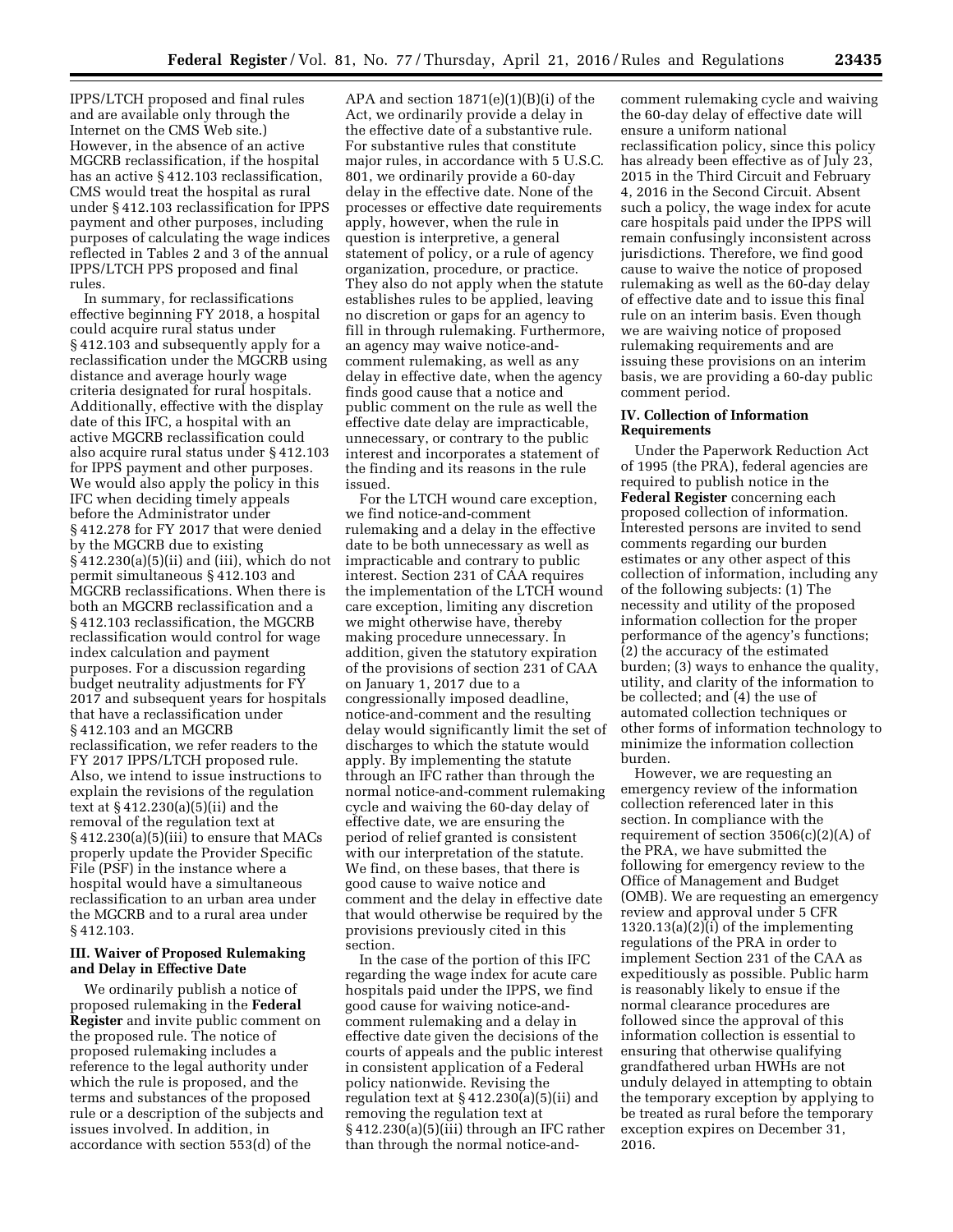For the purposes of implementing subparagraph (E) of section 1886(m)(6) of the Act as provided by the CAA, we are revising our regulations at  $\S 412.522(b)(2)(ii)(B)(2)$  to utilize the same administrative mechanisms used in the existing rural reclassification process for urban subsection (d) hospitals under § 412.103, described later in this section. We also will allow grandfathered LTCH HwHs (previously defined in this IFC) to apply to their RO for treatment as being located in a rural area for the sole purpose of qualifying for this temporary exclusion from the application of the site neutral payment rate.

For urban subsection (d) hospitals, and now temporarily LTCHs, we implemented the rural reclassification provision in the regulations at § 412.103. In general, the provisions of § 412.103 provides that a hospital that is located in an urban area may be reclassified as a rural hospital if it submits an application in accordance with our established criteria. It must also meet certain conditions which include the hospital being located in a rural census tract of a MSA or that the hospital is located in an area designated by any law or regulation of the state as a rural area or the hospital is designated as a rural hospital by state law or regulation. Paragraph (b) of § 412.103 sets forth application requirements for a hospital seeking reclassification as rural under that section, which includes a written application mailed to the CMS regional office (RO) that contains an explanation of how the hospital meets the condition that constitutes the request for reclassification, including data and documentation necessary to support the request. As provided in paragraphs (c) and (d) of § 412.103, the RO reviews the application and notifies the hospital of its approval or disapproval of the request within 60 days of the filing date, and a hospital that satisfies any of the criteria set forth § 412.103(a) is considered as being located in the rural area of the state in which the hospital is located as of that filing date.

We note that this policy would only allow grandfathered LTCH HwHs to apply for this reclassification, and the rural treatment would only extend to this temporary exception for certain wound care discharges from the site neutral payment rate (meaning a grandfathered HwH LTCH will not be treated as rural for any other reason including, but not limited to, the 25 percent policy and wage index). We also note that the any rural treatment under § 412.103 for a grandfathered HwH LTCH will expire at the same time as

this temporary provision (that is, December 31, 2016).

We estimate that each application will require 2.5 hours of work from each LTCH (0.5 hours to fill out the application and 2 hours of recordkeeping). Based on the current information we have received from the MACs, out of the approximately 120 current LTCHs that existed in 1995, which is a necessary but not sufficient condition to be a grandfathered HWH, there are approximately 5 hospitals that currently meet the criteria of being a grandfathered HWH and would not be precluded from submitting an application. We note that as the MACs continue to update the list of grandfathered HWH that the number of potential applicants could increase. Since it is possible that the number of applicants could rise to 10 or more, in an abundance of caution, we treating this information collection as being subject to the PRA. Therefore, we estimate that the aggregate number of hours associated with this request across all currently estimated eligible hospitals will be 12.5 (2.5 hours per hospital for 5 hospitals). We estimate a current, average salary of \$29 per hour (based on the ''2015 Median usual weekly earnings (second quartile), Employed full time, Wage and salary workers, Management, professional, and related occupations'' from the Current Population Survey, available here *[http://www.bls.gov/webapps/legacy/](http://www.bls.gov/webapps/legacy/cpswktab4.htm) [cpswktab4.htm](http://www.bls.gov/webapps/legacy/cpswktab4.htm)*) plus 100 percent for fringe benefits (\$58 per hour). Therefore, we estimate the total one-time costs associated with this request will be \$725  $(12.5 \text{ hours} \times $58 \text{ per hour}).$ 

Written comments and recommendations from the public will be considered for this emergency information collection request if received by April 28, 2016. We are requesting OMB review and approval of this information collection request by May 5, 2016, with a 180-day approval period.

To obtain copies of a supporting statement and any related forms for the proposed collection(s) summarized in this notice, you may make your request using one of following:

1. Access CMS' Web site address at *[http://www.cms.hhs.gov/Paperwork](http://www.cms.hhs.gov/PaperworkReductionActof1995) [ReductionActof1995.](http://www.cms.hhs.gov/PaperworkReductionActof1995)* 

2. Email your request, including your address, phone number, OMB number, and CMS document identifier, to *[Paperwork@cms.hhs.gov.](mailto:Paperwork@cms.hhs.gov)* 

3. Call the Reports Clearance Office at (410) 786–1326.

If you comment on these information collection and recordkeeping requirements, please submit your

comments electronically as specified in the **ADDRESSES** section of this interim final rule with comment period.

## **V. Regulatory Impact Analysis**

We have examined the impact of this rule as required by Executive Order 12866 on Regulatory Planning and Review (September 30, 1993), Executive Order 13563 on Improving Regulation and Regulatory Review (January 18, 2011), the Regulatory Flexibility Act (RFA) (September 19, 1980, Pub. L. 96– 354), section 1102(b) of the Social Security Act, section 202 of the Unfunded Mandates Reform Act of 1995 (March 22, 1995, Pub. L. 104–4), Executive Order 13132 on Federalism (August 4, 1999) and the Congressional Review Act (5 U.S.C. 804(2)).

Executive Orders 12866 and 13563 direct agencies to assess all costs and benefits of available regulatory alternatives and, if regulation is necessary, to select regulatory approaches that maximize net benefits (including potential economic, environmental, public health and safety effects, distributive impacts, and equity). Executive Order 13563 emphasizes the importance of quantifying both costs and benefits, of reducing costs, of harmonizing rules, and of promoting flexibility. A regulatory impact analysis (RIA) must be prepared for major rules with economically significant effects (\$100 million or more in any 1 year). We project that two rural LTCHs would qualify for the temporary exception to the site neutral payment rate for certain LTCHs for certain discharges provided by section 231 of the CAA, based on the best data available at this time. We are not able to determine which, if any, LTCHs may be treated as rural in the future by applying and being approved for a reclassification as rural under the provisions of § 412.103. Given that LTCHs are generally concentrated in more densely populated areas, we do not expect any LTCHs to qualify under § 412.103. As such, at this time, our projections related to the temporary exception to the site neutral payment rate for certain LTCHs for certain discharges provided by section 231 of the CAA, are limited to LTCHs that are geographically located in a rural area. As such, at this time, our projections related to the temporary exception to the site neutral payment rate for certain LTCHs for certain discharges provided by section 231 of the CAA, are limited to LTCHs that are geographically located in a rural area. Based on the most recent data for these two LTCHs, including the identification of FY 2014 LTCH discharges with a ''severe wound'' we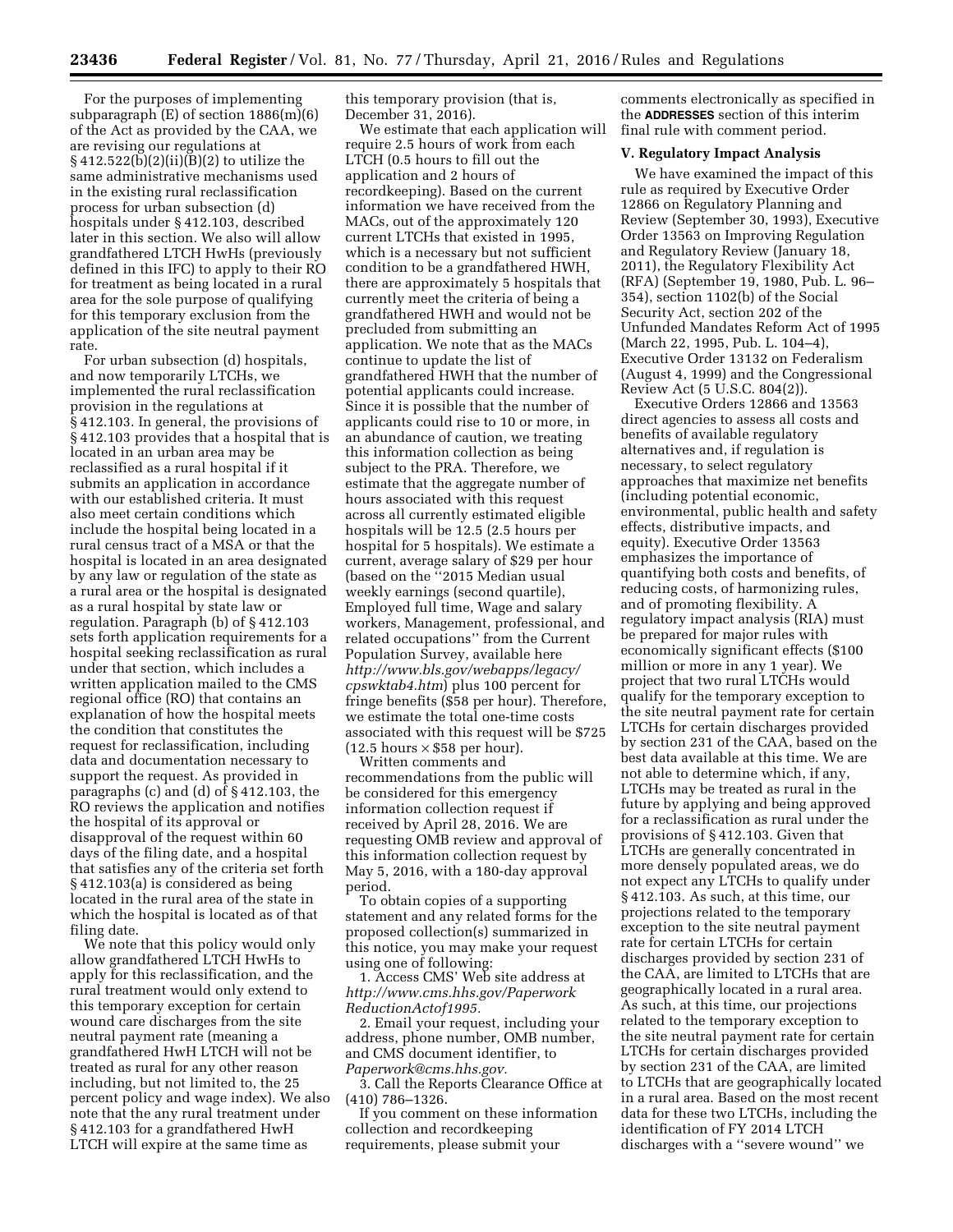estimate the monetary impact of this IFC with respect to that LTCH PPS provision is approximately a \$5 million increase in aggregate LTCH PPS payments had this statutory provision not been enacted. This does not reach the economic threshold and this provision does not cause this IFC to be considered a major rule.

For the IPPS wage index portion of this IFC, we did not conduct an indepth impact analysis because our revision to the regulatory text is a consequence of court decisions. The *Geisinger* decision invalidated the regulation at § 412.230(a)(5)(iii) effective July 23, 2015 for hospitals in states within the Third Circuit's jurisdiction, and the *Lawrence + Memorial* decision invalidated the regulation at § 412.230(a)(5)(iii) effective February 4, 2016 for hospitals in states within the Second Circuit's jurisdiction. That is, we did not have a choice to maintain the previously uniform regulations at § 412.230(a)(5)(iii) for hospitals in states within the Second and Third Circuits.

Furthermore, we do not believe we could necessarily estimate the national impact of removing the regulation at § 412.230(a)(5)(iii). We note that already in the FY 2017 IPPS/LTCH proposed rule, of the 3,586 IPPS hospitals listed on wage index Table 2, 867 hospitals have an MGCRB reclassification, and 57 hospitals have a reclassification to a rural area under § 412.103. (This table is discussed in the FY 2017 IPPS/LTCH proposed rule and is available on the CMS Web site at *[http://www.cms.gov/](http://www.cms.gov/Medicare/Medicare-Fee-for-Service-Payment/AcuteInpatientPPS/index.html) [Medicare/Medicare-Fee-for-Service-](http://www.cms.gov/Medicare/Medicare-Fee-for-Service-Payment/AcuteInpatientPPS/index.html)[Payment/AcuteInpatientPPS/](http://www.cms.gov/Medicare/Medicare-Fee-for-Service-Payment/AcuteInpatientPPS/index.html) [index.html.](http://www.cms.gov/Medicare/Medicare-Fee-for-Service-Payment/AcuteInpatientPPS/index.html)* Click on the link on the left side of the screen titled, ''FY 2017 IPPS Proposed Rule Home Page.) We cannot estimate how many additional hospitals will elect to apply to the MGCRB by September 1, 2016 for reclassification beginning FY 2018, and we cannot predict how many hospitals may elect to retain or acquire § 412.103 urban-torural reclassification over and above the hospitals that have already reclassified.

We also note that under  $\S 412.64(e)(1)(ii)$ , (e)(2), and (e)(4), increases in the wage index due to reclassification are implemented in a budget neutral manner (that is, wage index adjustments are made in a manner that ensures that aggregate payments to hospitals are unaffected through the application of a wage index budget neutrality adjustment described more fully in the FY 2017 IPPS/LTCH proposed rule). Therefore, as a result of the Third Circuit's decision in *Geisinger,* even though an urban hospital that may or may not already have a reclassification to another urban

area under the MGCRB may be able to qualify for a reclassification to a more distant urban area with an even higher wage index, this would not increase aggregate IPPS payments (although the wage index budget neutrality factor applied to IPPS hospitals could be larger as a result of additional reclassifications occurring to higher wage index areas).

However, there are other Medicare payment provisions potentially impacted by rural status, such as payments to disproportionate share hospitals (DSHs), and non-Medicare payment provisions, such as the 340B Drug Pricing Program administered by HRSA, under which payments are not made in a budget neutral manner. Additional hospitals acquiring rural status under § 412.103 could, therefore, potentially increase Federal expenditures. Nevertheless, taking all of these factors into account, we cannot accurately determine an impact analysis as a result of the Third Circuit's decision in G*eisinger* and the Second Circuit's decision in *Lawrence + Memorial.* 

The RFA also requires agencies to analyze options for regulatory relief of small entities if a rule has a significant impact on a substantial number of small entities. For purposes of the RFA, small entities include small businesses, nonprofit organizations, and small governmental jurisdictions. We estimate that most hospitals and most other providers and suppliers are small entities as that term is used in the RFA. The great majority of hospitals and most other health care providers and suppliers are small entities, either by being nonprofit organizations or by meeting the SBA definition of a small business (having revenues of less than \$7.5 million to \$38.5 million in any 1 year). (For details on the latest standards for health care providers, we refer readers to page 36 of the Table of Small Business Size Standards for NAIC 622 found on the SBA Web site at: *[https://](https://www.sba.gov/sites/default/files/files/Size_Standards_Table.pdf) [www.sba.gov/sites/default/files/files/](https://www.sba.gov/sites/default/files/files/Size_Standards_Table.pdf) Size*\_*[Standards](https://www.sba.gov/sites/default/files/files/Size_Standards_Table.pdf)*\_*Table.pdf.*)

For purposes of the RFA, all hospitals and other providers and suppliers are considered to be small entities. Individuals and states are not included in the definition of a small entity. We believe that the provisions of this IFC may have an impact on some small entities, but for the reasons previously discussed in this IFC, we cannot conclusively determine the number of such entities impacted. Because we lack data on individual hospital receipts, we cannot determine the number of small proprietary LTCHs. Therefore, we are assuming that all LTCHs are considered small entities for the purpose of the

RFA. MACs are not considered to be small entities. Because we acknowledge that many of the potentially affected entities are small entities, the discussion in this section regarding potentially impacted hospitals constitutes our regulatory flexibility analysis.

In addition, section 1102(b) of the Act requires us to prepare a regulatory impact analysis if a rule may have a significant impact on the operations of a substantial number of small rural hospitals. This analysis must conform to the provisions of section 604 of the RFA. With the exception of hospitals located in certain New England counties, for purposes of section 1102(b) of the Act, we define a small rural hospital as a hospital that is located outside a metropolitan statistical area and has fewer than 100 beds. Section 601(g) of the Social Security Amendments of 1983 (Pub. L. 98–21) designated hospitals in certain New England counties as belonging to the adjacent urban area. Thus, for purposes of the IPPS and the LTCH PPS, we continue to classify these hospitals as urban hospitals. For the IPPS portion of this IFC, no geographically rural hospitals are directly affected since only urban hospitals can reclassify to a rural area under § 412.103. However, we note that with regard to the wage index budget neutrality adjustments applied under § 412.64(e)(1)(ii), (e)(2), and (e)(4), rural IPPS hospitals would be affected to the extent that the reclassification budget neutrality adjustment increases, but this impact is no different than on urban IPPS hospitals, as the same budget neutrality factor is applied to all IPPS hospitals.

The provisions of section 231 of the CAA, which we are implementing in this IFC, by definition affect rural LTCHs that qualify, and will result in an increase in payment for those qualifying LTCHs' discharges that meet the definition of a severe wound. However, as previously discussed in this section, based on the data currently available, we estimate there are only two LTCHs that currently meet the criteria. Therefore, we do not believe the provision of section 231 of the CAA will have a significant impact on the operations of a substantial number of small rural LTCHs.

Section 202 of the Unfunded Mandates Reform Act of 1995 also requires that agencies assess anticipated costs and benefits before issuing any rule whose mandates require spending in any 1 year of \$100 million in 1995 dollars, updated annually for inflation. In 2016, that threshold is approximately \$146 million. This IFC will have no consequential effect on state, local, or